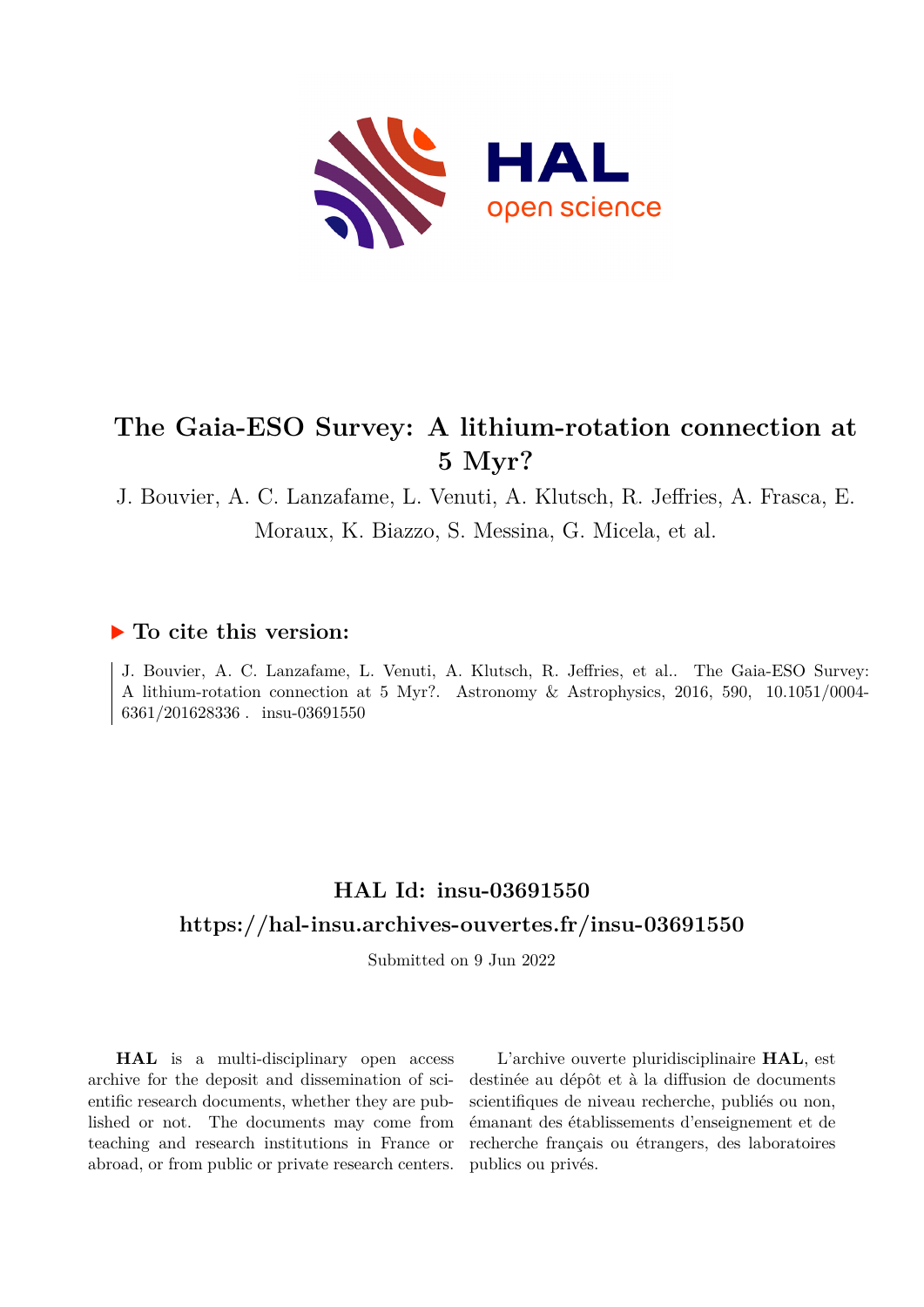# **The Gaia-ESO Survey: A lithium-rotation connection at 5 Myr?**?

J. Bouvier<sup>1, 2</sup>, A. C. Lanzafame<sup>3, 4</sup>, L. Venuti<sup>1, 2, 5</sup>, A. Klutsch<sup>4</sup>, R. Jeffries<sup>6</sup>, A. Frasca<sup>4</sup>, E. Moraux<sup>1, 2</sup>, K. Biazzo<sup>4</sup>, S. Messina<sup>4</sup>, G. Micela<sup>5</sup>, S. Randich<sup>7</sup>, J. Stauffer<sup>8</sup>, A. M. Cody<sup>9</sup>, E. Flaccomio<sup>5</sup>, G. Gilmore<sup>10</sup>, A. Bayo<sup>11</sup>, T. Bensby<sup>12</sup>, A. Bragaglia<sup>13</sup>, G. Carraro<sup>14</sup>, A. Casey<sup>10</sup>, M. T. Costado<sup>15</sup>, F. Damiani<sup>5</sup>, E. Delgado Mena<sup>16</sup>, P. Donati<sup>13</sup>, E. Franciosini<sup>7</sup>, A. Hourihane<sup>10</sup>, S. Koposov<sup>10</sup>, C. Lardo<sup>17</sup>, J. Lewis<sup>10</sup>, L. Magrini<sup>7</sup>, L. Monaco<sup>18</sup>, L. Morbidelli<sup>7</sup>, L. Prisinzano<sup>5</sup>, G. Sacco<sup>7</sup>, L. Sbordone<sup>19</sup>, S. G. Sousa<sup>16</sup>, A. Vallenari<sup>20</sup>, C. C. Worley<sup>10</sup>, S. Zaggia<sup>20</sup>, and T. Zwitter<sup>21</sup>

*(A*ffi*liations can be found after the references)*

Received 18 February 2016 / Accepted 25 April 2016

#### **ABSTRACT**

Context. The evolution of lithium abundance in cool dwarfs provides a unique probe of nonstandard processes in stellar evolution. Aims. We investigate the lithium content of young low-mass stars in the 5 Myr old, star forming region NGC 2264 and its relationship with rotation.

Methods. We combine lithium equivalent width measurements (*EW*(Li)) from the *Gaia*-ESO Survey with the determination of rotational periods from the CSI 2264 survey. We only consider bona fide nonaccreting cluster members to minimize the uncertainties on *EW*(Li).

Results. We report the existence of a relationship between lithium content and rotation in NGC 2264 at an age of 5 Myr. The Li-rotation connection is seen over a restricted temperature range  $(T_{\text{eff}} = 3800-4400 \text{ K})$ , where fast rotators are Li-rich compared to slow rotators. This correlation is similar to, albeit of lower amplitude than, the Li-rotation connection previously reported for K dwarfs in the 125 Myr old Pleiades cluster. We investigate whether the nonstandard pre-main-sequence models developed so far to explain the Pleiades results, which are based on episodic accretion, pre-main-sequence, core-envelope decoupling, and/or radius inflation due to enhanced magnetic activity, can account for early development of the Li-rotation connection. While radius inflation appears to be the most promising possibility, each of these models has issues. We therefore also discuss external causes that might operate during the first few Myr of pre-main-sequence evolution, such as planet engulfment and/or steady disk accretion, as possible candidates for the common origin for Li excess and fast rotation in young low-mass pre-main-sequence stars.

Conclusions. The emergence of a connection between lithium content and rotation rate at such an early age as 5 Myr suggests a complex link between accretion processes, early angular momentum evolution, and possibly planet formation, which likely impacts early stellar evolution and has yet to be fully deciphered.

**Key words.** stars: abundances – stars: pre-main sequence – stars: rotation – open clusters and associations: individual: NGC 2264

### **1. Introduction**

Lithium is a sensitive probe of stellar evolution and most importantly of nonstandard transport processes occurring in the stellar interiors. Lithium, a fragile element, is burnt at a temperature of 2.5 MK, which corresponds to the temperature at the base of the convective zone of a solar-mass star on the zero-age main sequence (ZAMS; Siess et al. 2000). Hence, lithium is slowly depleted and its surface abundance steadily decreases over time in solar-type and lower mass stars (e.g., Basri et al. 1991; Martin et al. 1994; Sestito & Randich 2005; Randich 2010; Jeffries 2014). The rate of this secular evolution may be modified, either increased or reduced, by so-called nonstandard transport processes, such as rotational mixing, internal magnetic fields, gravity waves, or tidal interactions and by structural changes induced by, for instance, rotation, magnetic activity, metallicity, or accretion (e.g., Pinsonneault et al. 1990; Zahn 1992; Ventura et al. 1998; Piau & Turck-Chièze 2002; Talon & Charbonnel 2005; Denissenkov 2010; Eggenberger et al. 2012; Théado & Vauclair 2012). These additional processes may vary from star to star, depending on initial conditions and specific evolutionary paths and, thus, have the potential to produce an enhanced lithium spread

<http://cdsarc.u-strasbg.fr/viz-bin/qcat?J/A+A/590/A78>

in otherwise similar stars at the same age (e.g., Pasquini et al. 2008; Do Nascimento et al. 2010; Ramírez et al. 2012).

In an attempt to relate lithium scatter to other stellar properties, Soderblom et al. (1993) reported a clear connection between lithium abundance and rotation rate among the 125 Myr old Pleiades K dwarfs. The finding that fast rotators were systematically more Li rich than their slowly rotating counterparts was the first clear empirical evidence that rotation could indeed impact the lithium abundance of solar-type stars as early as the ZAMS stage. This result actually came as a surprise as rotational mixing from dynamical instabilities was thought to scale with surface rotation, which would predict fast rotators to be more lithium-depleted compared to slow rotators (e.g., Pinsonneault et al. 1989); this trend is opposite to that observed in the Pleiades. Since then, various ideas have been proposed that could potentially account for the Pleiades Li-rotation connection, including the impact of initial disk lifetimes on rotational mixing (Bouvier 2008; Eggenberger et al. 2012), and structural changes linked to magnetic activity (Ventura et al. 1998; Somers & Pinsonneault 2014, 2015) or episodic accretion (Baraffe & Chabrier 2010). Weaker evidence for a lithium-rotation connection has also been reported for ages slightly younger than the Pleiades, for example, for the 80 Myr old Alpha Per cluster (Randich et al. 1998; Balachandran et al. 2011) but it is unclear at what age it begins to develop.

<sup>?</sup> Full Table 1 is only available at the CDS via anonymous ftp to [cdsarc.u-strasbg.fr](http://cdsarc.u-strasbg.fr) (<130.79.128.5>) or via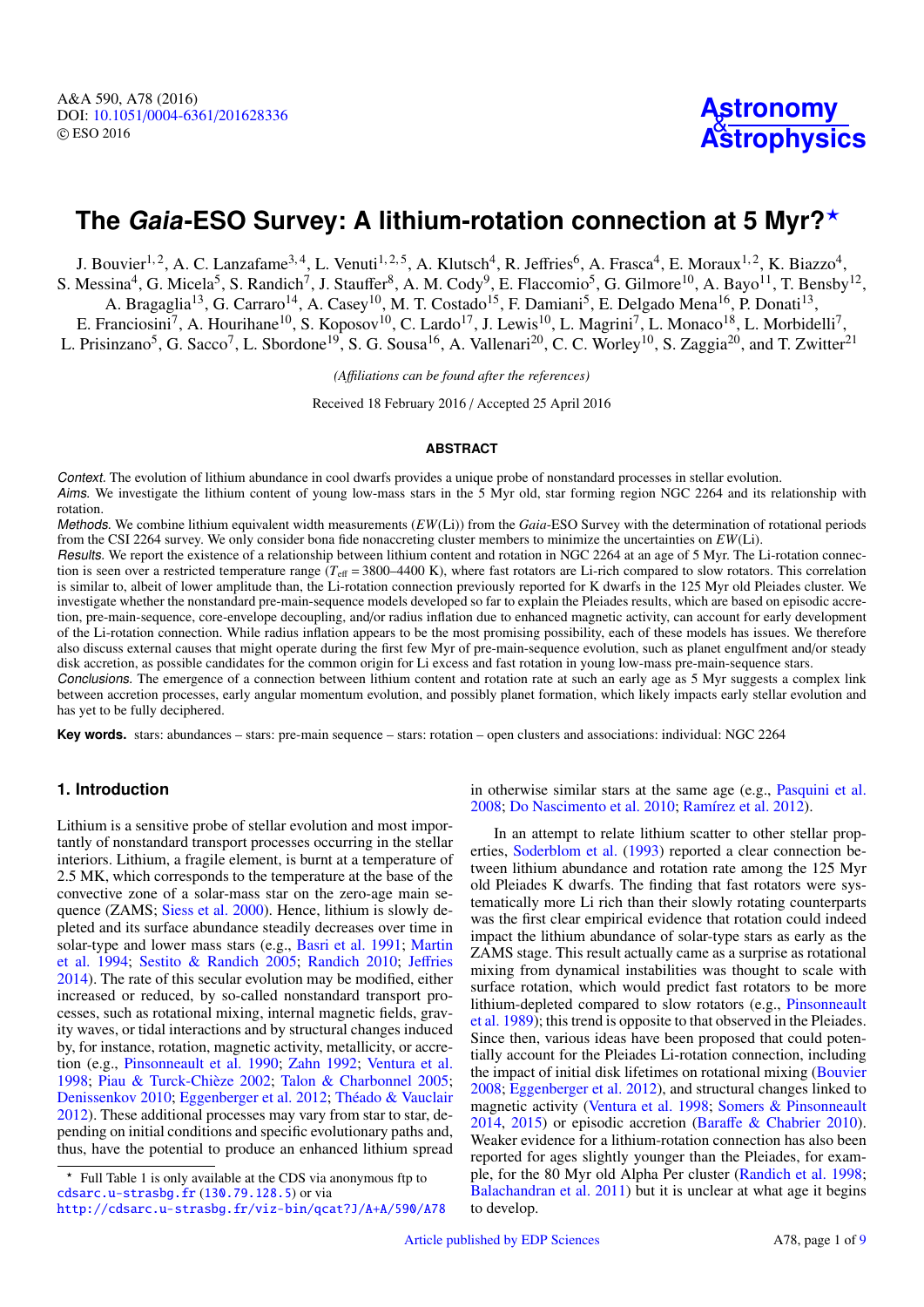Tracing the evolving pattern of lithium abundance and its spread as a function of age offers a unique opportunity to gain more insight into the fundamental processes occuring in stellar interiors. Our goal here is to investigate whether the link between lithium content and rotation may already be present at an age much earlier than the ZAMS (cf. Martin et al. 1994). We thus focus on the low-mass stellar population of the young open cluster NGC 2264 at an age of 3–6 Myr (Mayne & Naylor 2008; Gillen et al. 2014). In order to build a large and homogeneous sample of low-mass pre-main-sequence (PMS) stars in this cluster that allows us to investigate the lithium-rotation connection at very young ages, we combined two major surveys. We take advantage of: i) precise lithium measurements (cf. Lanzafame et al. 2015) obtained with VLT/FLAMES for the low-mass members of NGC 2264 in the framework of the *Gaia*-ESO Survey (GES; Gilmore et al. 2012; Randich et al. 2013); and ii) the derivation of accurate rotational periods (Venuti et al., in prep.; see also Affer et al. 2013) from the CoRoT light curves of the CSI 2264 campaign (Coordinated Synoptic Investigation of NGC 2264; Cody et al. 2014), which photometrically monitored the NGC 2264 star forming region over 40 days. In Sect. 2, we describe the sample we built from the combination of these two surveys. In Sect. 3, we investigate the connection between lithium and rotation in this sample and report a statistically significant relationship between lithium equivalent width (*EW*(Li)) and rotational period over a limited  $T_{\text{eff}}$  range. In Sect. 4, we review how the various scenarios developed to reproduce the Pleiades lithium scatter may account for its emergence on a much shorter timescale during the early PMS and consider external factors such as disk accretion and/or planet engulfment as alternatives as well. The conclusions of this study are given in Sect. 5.

#### **2. The sample**

The sample we use in this study was built by cross-correlating the CSI 2264 database (Cody et al. 2014) with the fourth internal data release (iDR4) of the GES. From the former we extracted photometry, fundamental parameters (mass and radius), and rotational periods, and from the latter *EW*(Li), radial and rotational velocities, and effective temperatures. Specifically, we first selected all of the stars from CSI 2264 that were classified either as weak-line (WTTS) or classical T Tauri stars (CTTS) in Venuti et al. (2014) that also had a measured photometric (rotational) period; we chose most of these stars from Venuti et al. (in prep.) and some from the literature (Lamm et al. 2004; Affer et al. 2013). We then cross-correlated this subsample with the GES database, which yielded 295 objects with a  $T_{\text{eff}}$  less than 6600 K, of which 217 are WTTS. Of the latter, 16 lacked an *EW*(Li) value in the GES iDR4, even though most exhibited a strong lithium absorption line in their spectrum. Appendix A provides details on *EW*(Li) measurements. As explained there, the lack of internal agreement between *EW*(Li) values reported for these stars, mostly due to difficulties in estimating the continuum level, prevented a recommended value to be defined. We note that 12 of these sources are M-type stars, and nine are fast rotators with *v* sin *i* larger than 80 km s<sup>−1</sup>, which might account for the lack of consistent *EW*(*L*) measurements. Only two of for the lack of consistent *EW*(Li) measurements. Only two of those stars lie in the 3800–4400 K  $T_{\text{eff}}$  range, which we discuss in more detail in Sect. 3 below<sup>1</sup>, and are therefore unlikely to affect our results. We are thus left with 201 WTTS with known



[Fig. 1.](http://dexter.edpsciences.org/applet.php?DOI=10.1051/0004-6361/201628336&pdf_id=1) Lithium equivalent width is plotted as a function of effective temperature for weak-line T Tauri stars. The average rms error is 200 K on  $T_{\text{eff}}$  and 10 mÅ on  $EW(Li)$ .

stellar parameters, rotational periods, and *EW*(Li), whose properties are listed in Table 1<sup>2</sup>. While most of these stars have a strong membership likelihood, based on photometry, accretion diagnotics, and/or X-ray emission (see Venuti et al. 2014), upon further analysis a few were rejected as nonmembers (see Table 1 and next section).

#### **3. Results**

Figure 1 shows *EW*(Li) plotted as a function of effective temperature for the WTTS only. A strong dependency is observed between  $EW(Li)$  and  $T_{\text{eff}}$  with  $EW(Li)$  rapidly increasing toward lower  $T_{\text{eff}}$ , as previously reported for various young clusters (e.g., Bayo et al. 2011; Jeffries et al. 2014). This trend is also seen for CTTS (not shown) whose *EW*(Li) is, however, affected by veiling and, therefore, consistently lower at a given effective temperature than those of WTTS. The limited accuracy of veiling measurements makes the derivation of intrinsic, i.e., veiling-corrected, *EW*(Li) for CTTS more uncertain. We therefore elected to consider only WTTS for this study and thus concentrate on the 201 nonaccreting sources in the sample. As is apparent from Fig. 1, nine of these have a *EW*(Li) that is significantly smaller than expected for their  $T_{\text{eff}}$ . Of these, eight also have discrepant radial velocities relative to the average<sup>3</sup>  $(\langle V_{\text{rad}} \rangle = 19.8 \pm 2.5 \text{ km s}^{-1}; \text{Jackson et al. } 2016)$  of the cluster.<br>We rejected those nine sources as likely nonmembers<sup>4</sup> and this We rejected those nine sources as likely nonmembers<sup>4</sup> and this leaves us with 192 WTTS to investigate further for their lithium content.

Figure 2 highlights the lower  $T_{\text{eff}}$  range, from 3300 K to 5000 K, which is shown in Fig. 1. The color code scales with rotational period, which for stars in our sample ranges from less

<sup>&</sup>lt;sup>1</sup> These are Mon 869 ( $T_{\text{eff}}$  = 3931 K,  $v \sin i = 12.9$  km s<sup>-1</sup>, and Mon 1254 ( $T_{\text{eff}}$  = 4231 K  $v \sin i = 117.5$  km s<sup>-1</sup>) Mon 1254 ( $T_{\text{eff}}$  = 4231 K,  $v \sin i$  = 117.5 km s<sup>-1</sup>).

Even though the GES iDR4 release provides Lithium abundances for this subsample, we prefer to use *EW*(Li) because uncertainties on the stellar parameters, mostly on  $T_{\text{eff}}$ , do not propagate on  $EW(Li)$  (except for line blends, cf. Appendix A), while they do on abundances. Moreover, *EW*(Li) is directly measured on the spectra while abundances are model dependent.

These are (in order of decreasing  $T_{\text{eff}}$  and with  $V_{\text{rad}}$  given in km s<sup>−1</sup> within parentheses): Mon 1292 (28.3), 661 (0.0), 38 (13.6), 1282 (10.6), 560 (4.1), 351 (27.0), 411(27.1), 160 (31.7).

The ninth source we reject is Mon 1115 ( $T_{\text{eff}} = 4833 \text{ K}$ ) which, in spite of its low  $EW(Li) = 75$  mÅ, has  $V_{rad} = 18.3$  km s<sup>-1</sup> that is consistent with the average of the cluster, as well as a high  $v \sin i = 30$  km s<sup>−1</sup> for its K6 spectral type, a sign of youth. It therefore deserves further membership analysis.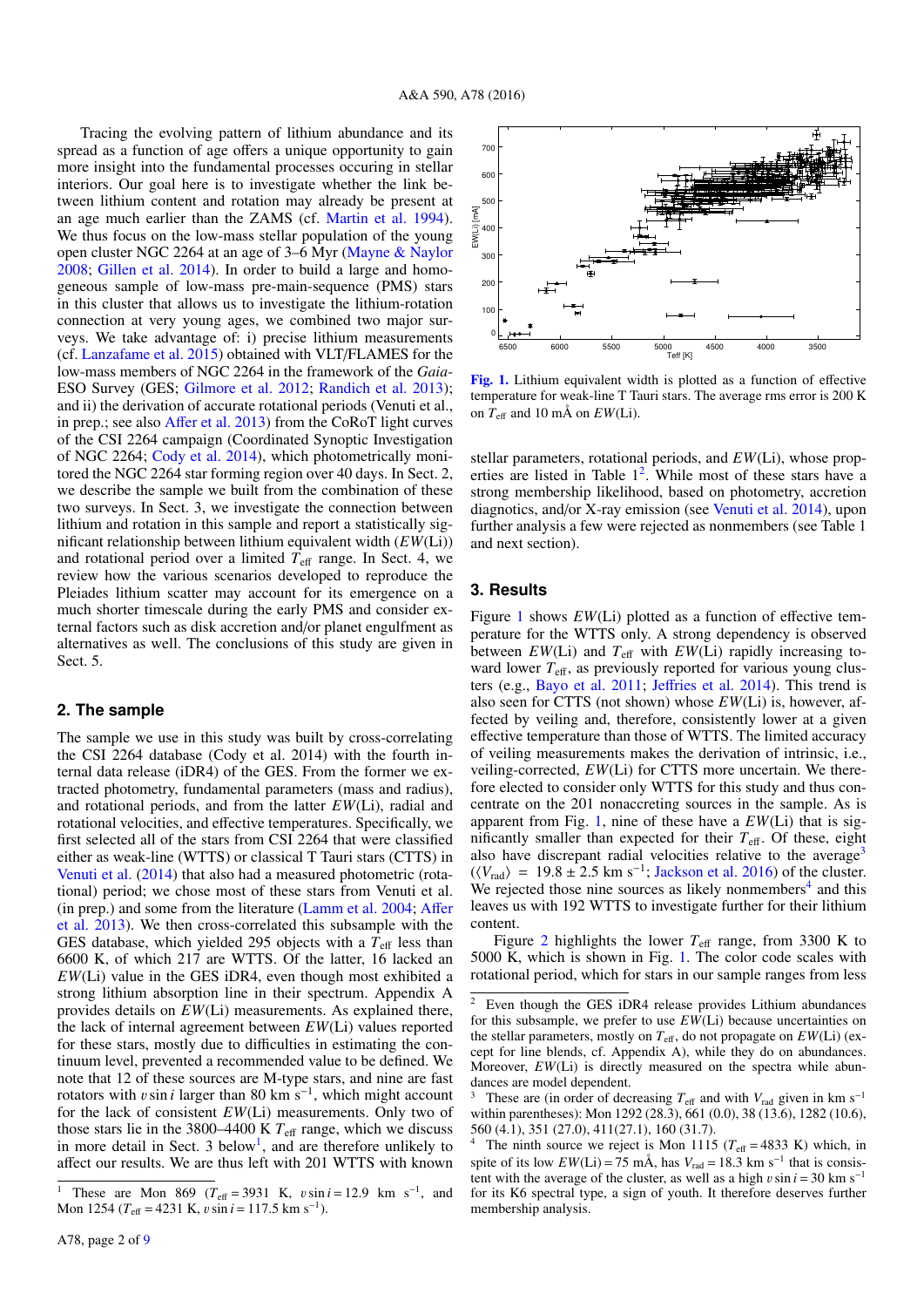

[Fig. 2.](http://dexter.edpsciences.org/applet.php?DOI=10.1051/0004-6361/201628336&pdf_id=2) Lithium equivalent width is plotted as a function of effective temperature for weak-line T Tauri stars. The decreasing *EW*(Li) trend toward higher  $T_{\text{eff}}$  continues up to 6600 K (cf. Fig. 1). The color scale is representative of the rotational period, and is limited up to eight days to maximize the contrast (see the scale on the right side of the panel in units of days).

than 1 day up to more than 12 days. The figure reveals significant lithium scatter over some effective temperature ranges. This is most notably the case for  $T_{\text{eff}} \leq 3800$  K, i.e., M-type stars. *EW*(Li) is notoriously difficult to measure in such cool stars, as the line is located in deep TiO absorption bands. We therefore cannot exclude that the lithium measurement error is underestimated for the very low-mass stars in our sample and could at least in part account for the enhanced Li scatter over this temperature range.

Such an explanation, however, cannot hold for K stars where the stellar continuum is relatively flat around the Li 6708 Å line. Its equivalent width can thus be easily and accurately measured at the spectral resolution of VLT/Flames (cf. Appendix A). Interestingly, over the temperature range from about 3800 K up to about 4400 K (SpT ~ K4–M0), Fig. 2 shows that fast rotators tend to lie on the upper part of the  $EW(Li)$ - $T_{\text{eff}}$  sequence, while many of the slow rotators lie on the lower part of it. This suggests that the lithium scatter seen over this temperature range could be linked with the rotational properties of the stars. In Appendices A and B we argue that this scatter does not result from a rotation-induced bias in the measurement of *EW*(Li) nor from intrinsic *EW*(Li) variability. We further note that this correlation is not seen at lower  $T_{\text{eff}}$ , below 3800 K.

In order to put the above statement on a firmer quantitative ground, we proceeded as follows. Figure 3 shows *EW*(Li) as a function of  $T_{\text{eff}}$  over the 3800–4400 K range with a symbol size proportional to the angular velocity,  $\Omega \propto 1/P_{\text{rot}}$ . This subsample includes 62 WTTS with accurate *EW*(Li) measurements and robust period determinations<sup>5</sup>. A similar figure is obtained when the symbol size is taken to be proportional to  $V_{eq} = 2\pi R_{\star}/P_{rot}$ , where  $R_{\star}$  is the stellar radius taken from Venuti et al. (2014). The trend of increasing  $EW(Li)$  toward lower  $T_{\text{eff}}$  is clearly seen (cf. also Fig. 1) and we assume it is linear in the restricted  $T_{\text{eff}}$ range considered here to obtain

$$
EW(Li)_{lsq}/m\text{\AA} = -T_{\text{eff}}/14.41 \text{ K} + 857 \text{ m\AA}
$$

from a linear least-squares fit. We then compute the *EW*(Li) residuals relative to the fit as

 $\delta EW(Li) = EW(Li) - EW(Li)_{\text{lsq}}.$ 



[Fig. 3.](http://dexter.edpsciences.org/applet.php?DOI=10.1051/0004-6361/201628336&pdf_id=3) Lithium equivalent width is plotted as a function of effective temperature for weak-line T Tauri stars over the  $T_{\text{eff}}$  range 3800–4400 K. The symbol size is proportional to the angular velocity  $(1/P_{\text{rot}})$ .



[Fig. 4.](http://dexter.edpsciences.org/applet.php?DOI=10.1051/0004-6361/201628336&pdf_id=4) *Top panel*: *EW*(Li) residuals are plotted as a function of rotational period. The symbol size is proportional to  $T_{\text{eff}}$ . *Lower left panel*: rotational period distribution of Li-excess (thick red) and Li-deficient (shaded black) stars. *Lower right panel*: cumulative distribution of rotational periods for Li-excess (thick red) and Li-deficient (thin black) stars.

In the following, we refer to "Li excess" stars as those that have a positive  $\delta EW(Li)$ , and to "Li deficient" stars as those with a negative δ*EW*(Li).

Figure 4 shows  $\delta EW(Li)$  plotted as a function of rotational period. An overall trend is seen for the Li excess to be preferentially associated with fast rotators (short rotational periods), while Li-deficient stars appear to be present at all but the shortest periods. Histograms of the rotational distributions of Li-excess and Li-deficient stars are also shown in Fig. 4. The Li-deficient stars exhibit a broad distribution over the 2–11 d period range, while the Li-excess stars appear to concentrate at periods shorter than 5 d. As a check, a two-sided Kolmogorov-Smirnov test was run on the rotational distributions of Li-excess and Li-deficient

We discarded two stars in this  $T_{\text{eff}}$  range, namely Mon 1015 and Mon 1236, as they exhibit multiple periods.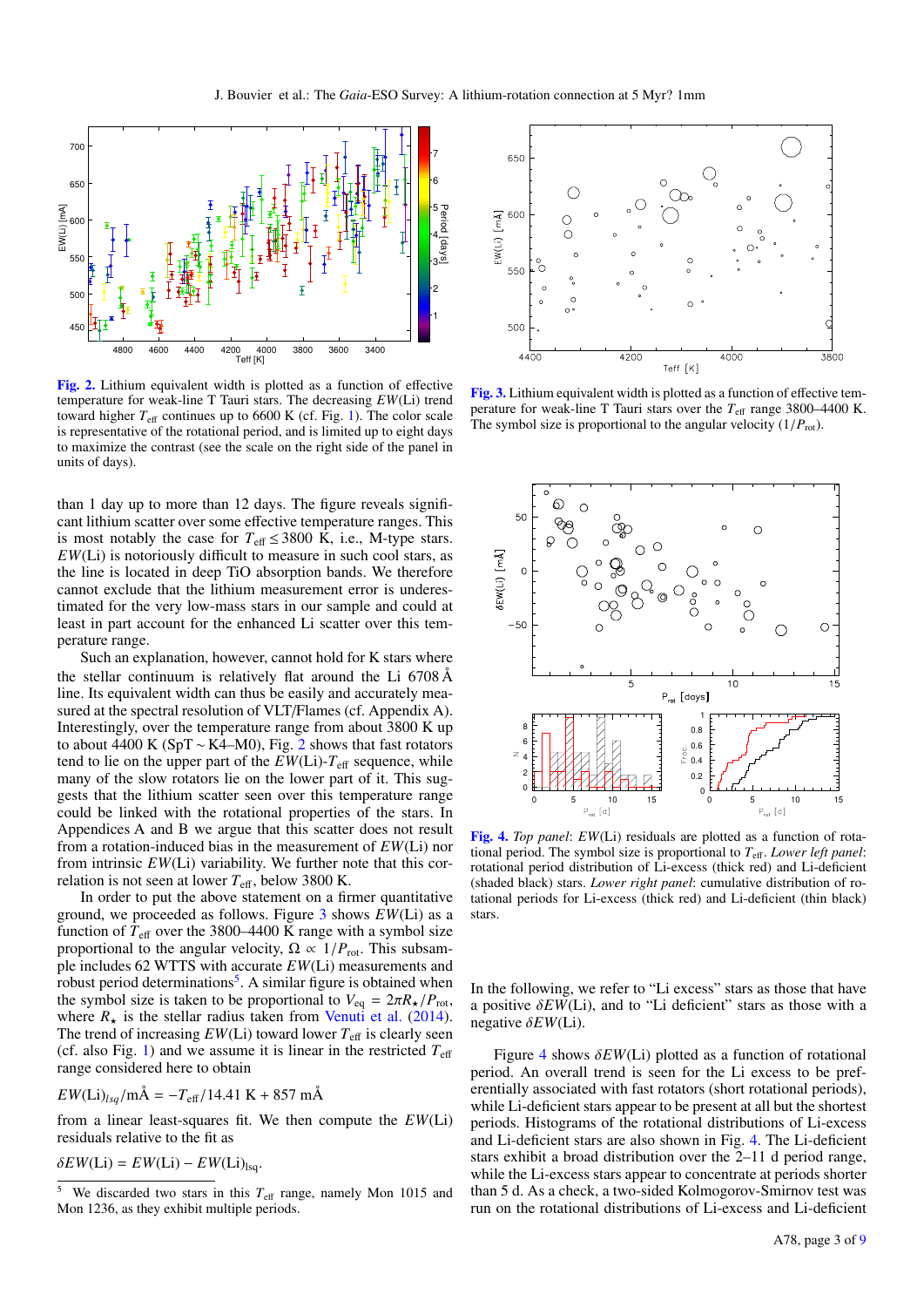stars. The test returns a probabilty of  $4 \times 10^{-3}$  for the two samples to be drawn from the same parental population $6,7$ .

#### **4. Discussion**

The results reported above suggest that a relationship exists between the lithium content and spin rate of young stars at an age as early as 5 Myr, where faster rotators are more lithium rich. The lithium-rotation connection is best seen for NGC 2264 members spanning the  $T_{\text{eff}}$  range from about 3800 K to 4400 K, which corresponds to a mass range of  $0.5-1.2$   $M_{\odot}$  at that age (Siess et al. 2000). This encompasses the mass range over which a similar lithium-rotation relationship has previously been reported for the 125 Myr old Pleiades dwarfs, as more rapidly rotating K stars are more lithium rich than slow rotating K stars (Soderblom et al. 1993). A variety of ideas have been put forward to account for the lithium-rotation connection at the age of the Pleiades on the ZAMS. In this section, we examine whether any of the proposed scenarios is consistent with the appearance of the Li-rotation relationship indeed occuring much earlier in time during the PMS, or whether there is a need to seek alternative explanations.

The lithium equivalent width of fast rotators in NGC 2264 is on the order of 600 mÅ over the  $T_{\text{eff}}$  range from 4000 to 4400 K (cf. Fig. 3). According to the local thermodynamic equilibrium (LTE) curves of growth published by Soderblom et al. (1993), and in agreement with lithium abundances reported for these stars in the GES internal data release, this corresponds to a lithium abundance of  $A[L] \approx 3.0-3.2 \text{ dex}^8$ . This suggests that fast rotators have almost no lithium depletion at suggests that fast rotators have almost no lithium depletion at the age of NGC 2264 compared to the meteoritic abundance (Soderblom et al. 1999). The lower *EW*(Li) of slow rotators over the same temperature range, amounting to around 530 mÅ on average, translates to a lithium abundance of *<sup>A</sup>*[Li] <sup>=</sup> <sup>2</sup>.8– 3.0 dex, i.e., about 0.2 dex less than that of fast rotators. The models by Baraffe et al. (2015) indeed predict a 0.12–0.25 dex lithium depletion relative to initial abundances for stars over this  $T_{\text{eff}}$  range at 5 Myr. Over the same  $T_{\text{eff}}$  range, the models by Siess et al. (2000) also predict significant lithium burning with  $\delta$ [Li] ~ 0.05–0.20 dex at this age. Assuming an age of 5 Myr for the cluster (Gillen et al. 2014), these models would then suggest that slow rotators behave as expected, while fast rotators have apparently been prevented from depleting lithium. However, assuming an age of 3 Myr for the cluster (Mayne & Naylor 2008), the same models would suggest instead that fast rotators are Li undepleted as expected for this younger age, while slow rotators have undergone enhanced lithium depletion. Moreover, PMS lithium depletion, as predicted by standard evolutionary models, is highly sensitive to the physics included in the model, most notably the treatment of convection (e.g., Jeffries 2014). Hence, any model-based prediction of lithium abundances as a function of mass and age in the PMS is subject to those uncertainties, and they are very sensitive to the assumed cluster age.

An immediate interpretation of the lithium scatter would be to assign it to a corresponding age spread among the stars in our subsample (e.g., Palla et al. 2005; Zwintz et al. 2014). According to the models by Baraffe et al. (2015), the required age spread would be of the order of 2–3 Myr, which is a significant fraction of the cluster age. It is notoriously difficult to measure individual ages for young stars (e.g., Soderblom et al. 2014). Nevertheless, following Venuti et al. (2014), we checked *EW*(Li) against the age values they report for our subsample and against the location of the same stars in the HR diagram and their spatial distribution over the star forming region. None of these checks provided any evidence for an age spread bearing responsibility for the observed Li scatter. In addition, it could be expected that the older WTTS have spun up to faster rates than the younger WTTS. This would then result in a lower lithium content in faster rotators with an age effect alone, which is a trend that is opposite to the lithium-rotation relationship reported here. Hence, a significant age spread among the cluster members would tend to minimize the observed lithium spread. Although larger samples and better individual age estimates are clearly needed to fully tackle this issue, we discuss alternative scenarios below.

Soderblom et al. (1993) reported lithium measurements for about 100 F, G, and K dwarfs in the Pleiades. They confirmed the large lithium abundance spread, most notably seen in K dwarfs where it amounts to 1–1.5 dex. Within this spread, they showed that the fastest rotators showed the largest lithium abundances (see also Butler et al. 1987). They investigated effects that could possibly impact on the lithium abundance determination, such as chromospheric activity and/or stellar spots, and concluded that they cannot account for their results (see also Favata et al. 1995; King et al. 2010). They thus claimed that the connection between excess Li and rapid rotation is real and clearly present among Pleiades low-mass stars on the ZAMS. While this early result raised fundamental issues regarding the PMS lithium depletion history of cool dwarfs and its relationship with angular momentum evolution, no satisfactory explanation could be offered at that time.

Since then, Baraffe & Chabrier (2010) revisited the issue of PMS lithium depletion in the framework of episodic accretion. They showed that repeated accretion bursts during the early PMS can modify the internal structure of young low-mass stars in such a way as to enhance their central temperature, hence increasing the lithium depletion rate. Indeed, their model predicts that episodic accretion onto an initial protostellar seed of 10 Jupiter masses, which eventually produces a solar-mass star, would fully deplete lithium in less than 1 Myr. In contrast, standard nonaccreting models would preserve most of the initial lithium content for several Myr (e.g., Siess et al. 2000). Hence, a coeval young stellar population may exhibit a significant dispersion in lithium content at a few Myr, depending on the specific accretion history of its members. As noted in Baraffe & Chabrier (2010), this model prediction heavily relies on the assumptions of a very low-mass protostellar seed combined with a low specific entropy for the accreted material. For a larger initial seed and/or a higher fraction of internal accretion energy that is absorbed by the protostar, the lithium depletion rate is similar to that of nonaccreting models. Indeed, these assumptions are challenged by the lack of a significant scatter observed in the lithium abundances of the accreting populations of the Orion Nebula

<sup>6</sup> A Spearman rank test (Press et al. 1992) yields a correlation coefficient of  $\rho = -0.50$  with a significance of level  $\sigma = 2.9 \times 10^{-5}$ , which indicates a highly significant correlation between  $\delta F W(I)$  i) and  $P_{\text{tot}}$ . indicates a highly significant correlation between  $\delta EW(Li)$  and  $P_{rot}$ .

<sup>&</sup>lt;sup>7</sup> The outlier in Figs. 3 and 4 is Mon 910 ( $T_{\text{eff}} = 3806$  K,  $EW(Li) = 503.6$  mÅ,  $P_{rot} = 2.58$  d). Its  $EW(Li)$  is lower than that of other cluster members of the same  $T_{eff}$ , which might indicate that Mon 910 is a slightly older star unrelated to the cluster. Besides, it lies at the edge of the temperature domain considered here. We checked that excluding this object from the sample does not affect the significance results (the KS probability becomes  $7 \times 10^{-3}$ ), although it does change the  $EW(Li)-T_{\text{eff}}$  least-squares fit and thus the actual  $\delta EW(Li)$  values.

<sup>8</sup> Non-LTE corrections depend on the temperature, gravity, and Li abundance itself (see, e.g., Lind et al. 2009, and refs. therein), but, generally, for cool stars at solar metallicity the corrections are small (≤0.1 dex) and negative, i.e., non-LTE abundances are slightly lower than LTE abundances. Hence the maximum abundances measured in NGC 2264 would be consistent with the meteoritic abundance.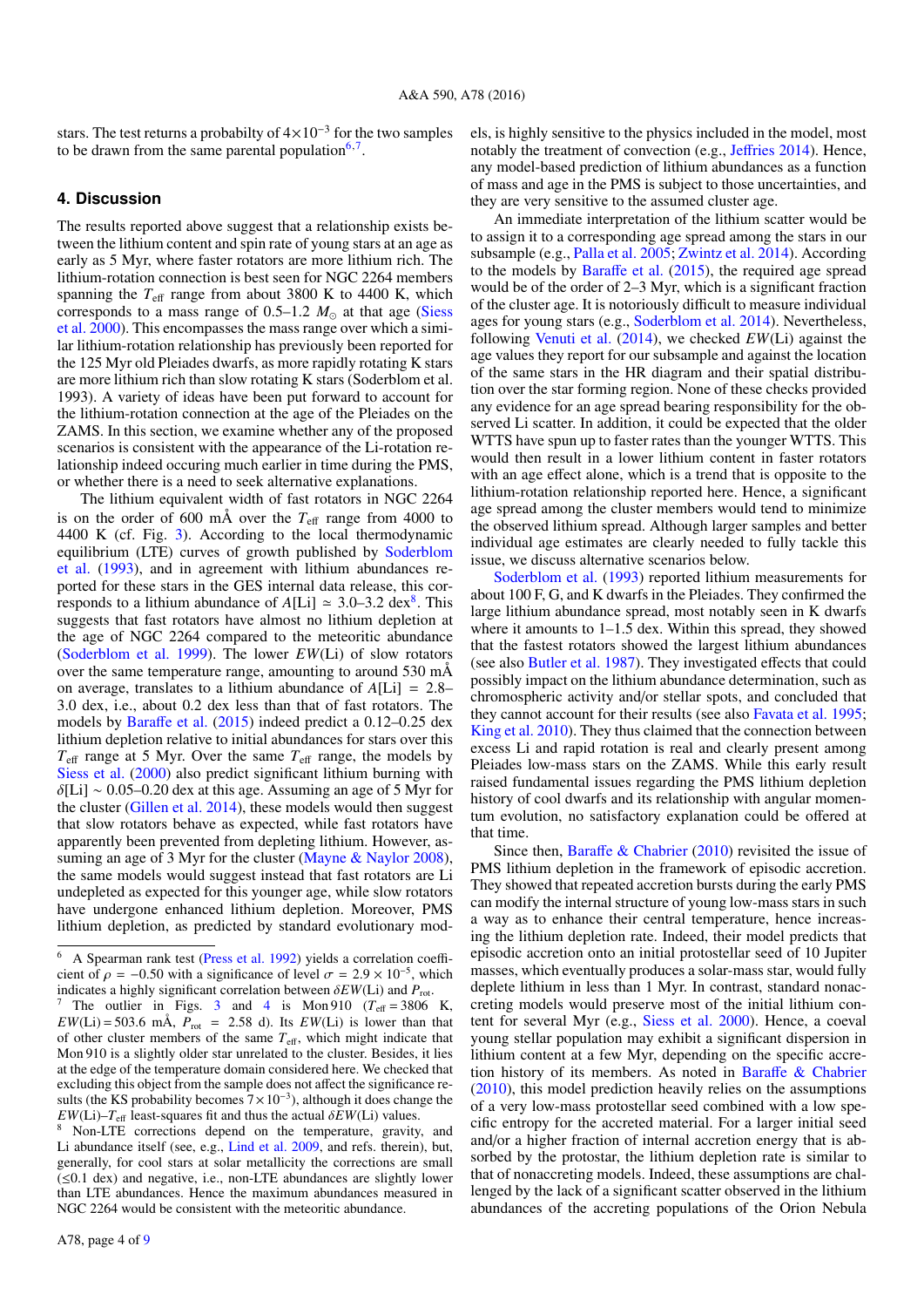Cluster and NGC 2264 (Sergison et al. 2013). We cannot totally exclude a different accretion history for the subsample of NGC 2264 low-mass members investigated here. However, the lithium-rotation link reported here would additionally call for a direct impact of episodic accretion onto angular momentum evolution. More specifically, to recover the enhanced lithium depletion rate in slowly rotating stars, one would have to assume that accretion bursts also yield lower spin rates at a few Myr. This is somewhat paradoxical, as violent accretion bursts are expected to spin the central star up, although it must be acknowledged that the spin evolution of young eruptive stars remains uncertain (e.g., Popham 1996).

A more direct link between PMS lithium depletion and angular momentum evolution has been suggested by Bouvier (2008). Recent models of PMS spin evolution indicate that the outer convective envelope of contracting young stars is held at nearly constant angular velocity for a few Myr through its magnetic coupling with the circumstellar disk (e.g., Gallet & Bouvier 2013). As the inner radiative core develops, unimpeded by external braking torques, differential rotational sets in between the fast radiative core and the slower outer convective envelope. In turn, the internal angular velocity gradient promotes increased rotational mixing, which results in an enhanced lithium depletion. The models predict that slow rotators remain coupled to their disk for a longer period of time and therefore experience a larger differential rotation than fast rotators (cf. Gallet & Bouvier 2015). The former are thus expected to reach the ZAMS with a lower lithium content than the latter, as observed in the Pleiades. Whether this process is able to account for the development of the lithium-rotation connection at an age as early as 5 Myr is, however, unclear. Nonaccreting stellar evolution models predict that a 0.8  $M_{\odot}$  star starts to develop a radiative core at about 3 Myr (Siess et al. 2000; Baraffe et al. 2015). At 5 Myr, the models by Baraffe et al. (2015) predict that stars less massive than 0.6 *M* are still fully convective while stars in the mass range from 0.7 to 1.0  $M_{\odot}$  have a radiative core whose mass increases from 5 to 30%, respectively, of the stellar mass, and whose radius extends from about 20 to 40% of the stellar radius<sup>9</sup>. Hence, over the  $T_{\text{eff}}$ range investigated here, only the more massive WTTS may possess a significant radiative core at the assumed age of NGC 2264. It therefore remains to be seen whether a prolonged disk braking phase lasting a few Myr may effectively produce the level of lithium dispersion observed here for NGC 2264 low-mass members on a timescale as short as 5 Myr (see Eggenberger et al.  $2012$ <sup>10</sup>. Nevertheless, we note that the amplitude of the lithium scatter increases from a mere 20% in NGC 2264 (see Sect. 2) to a factor of 6 in the Pleiades (Soderblom et al. 1993). Hence, the long-lasting core-envelope decoupling process triggered by extended disk lifetime in the early PMS may still play a central role during the late PMS stage in widening the initially modest lithium dispersion up to the ZAMS.

A more subtle link between rotational evolution and lithium depletion during the PMS was recently advocated by Somers & Pinsonneault (2014), based on an earlier suggestion by King et al. (2010). Following models by, Chabrier et al. (2007) among others, Somers & Pisonneault argue that the strong magnetic fields of young stars partly inhibit the convective energy transport and therefore lead to inflated radii. In turn, an enhanced

radius results in a lower temperature at the bottom of the convective zone and therefore reduces the rate of lithium burning. These authors further argue that, if magnetic field strength scales with rotation in young low-mass stars, fast rotators have the most inflated radius and therefore only experience reduced lithium burning. Hence, the Li excess observed in fast rotators by the Pleiades age would ultimately result from the impact of dynamo-generated magnetic fields scaling with rotation rate onto the PMS stellar structure. The models by Somers & Pinsonneault (2014) predict a slight depletion of lithium abundances already occurring at 6 Myr over the  $T_{\text{eff}}$  range investigated here with a dispersion of about 0.4 dex, i.e., of similar magnitude as or even slightly larger than observed here for NGC 2264 (see their Fig. 18). We note, however, that the assumption of a magnetic field strength scaling with rotation rate might not hold during the PMS. While this relationship is well established for mainsequence dwarfs (e.g. Petit et al. 2008; Donati & Landstreet 2009), PMS stars, slow and fast rotators alike, appear to lie in a "saturated" magnetic activity regime at low Rossby numbers (Gregory et al. 2012; Donati et al. 2013). Hence, PMS low-mass stars may have an inflated radius due to enhanced magnetic activity compared to mature dwarfs (Jackson et al. 2016). However, the relationship between radius inflation, magnetic strength, and spin rate during the PMS, which is a central assumption indeed for this scenario to hold, is still a matter of debate (see Somers & Pinsonneault 2015). We empirically tested whether we could find any correlation between X-ray luminosity and rotation (E. Flaccomio, priv. comm.) or between the amplitude of variability and rotation (Venuti et al., in prep.) in our subsample of WTTS; we found no correlation that would support a clear relationship between rotation and either coronal emission or spottedness in this subsample (see also Messina et al. 2003; Argiroffi et al. 2016).

Finally, since none of the above scenarios is totally exempt from difficulties in explaining how a lithium-rotation connection may appear in low-mass PMS stars at an age of 5 Myr, we have to contemplate other possibilities and envision in particular factors extrinsic to the stars, such as accretion of fresh lithium from the circumstellar disk or through planet engulfment. The age of the NGC 2264 cluster is similar to the average lifetime of accretion disks around young low-mass stars (Bell et al. 2013). Hence, a fraction of stars in our sample must have lost their disk very recently. According to Vasconcelos & Bouvier (2015) Monte Carlo simulations, nonaccreting stars at 5 Myr span the whole range of rotational periods from less than 2 days up to 15 days. Slowly rotating nonaccreting stars lost their disks only recently and had no time to spin up yet, while fast rotating WTTS lost their disks earlier and have already had time to spin up under contraction. Fast rotating WTTS are thus more evolved than slow rotating WTTS, at least in terms of disk evolution. If fresh lithium could be provided to the star from the disk during the steady accretion phase while the star is still fully convective, one would then expect a slowly rotating WTTS that had a prolonged disk accretion phase to exhibit higher lithium content<sup>11</sup>. This is opposite from what is actually observed. Alternatively, if the disk dissipation is somehow linked to planet formation, young planetary systems around WTTS might already be in the process of early dynamical evolution (e.g., Albrecht et al. 2012). Random gravitational encounters may then promote dynamical ejections and, eventually, planet engulfment by the central star that would

<sup>9</sup> Similar figures arise from models by Siess et al. (2000).

<sup>&</sup>lt;sup>10</sup> P. Eggenberger kindly ran a 0.8  $M_{\odot}$  rotating model with the same assumptions as the 1  $M_{\odot}$  model published in Eggenberger et al. (2012) and obtained similar results, namely an insignificant impact of enhanced rotational mixing upon lithium depletion at an age of 5 Myr.

<sup>&</sup>lt;sup>11</sup> In contrast, when accretion of heavy material occurs once the star has settled on the ZAMS, it promotes lithium depletion (cf. Théado & Vauclair 2012).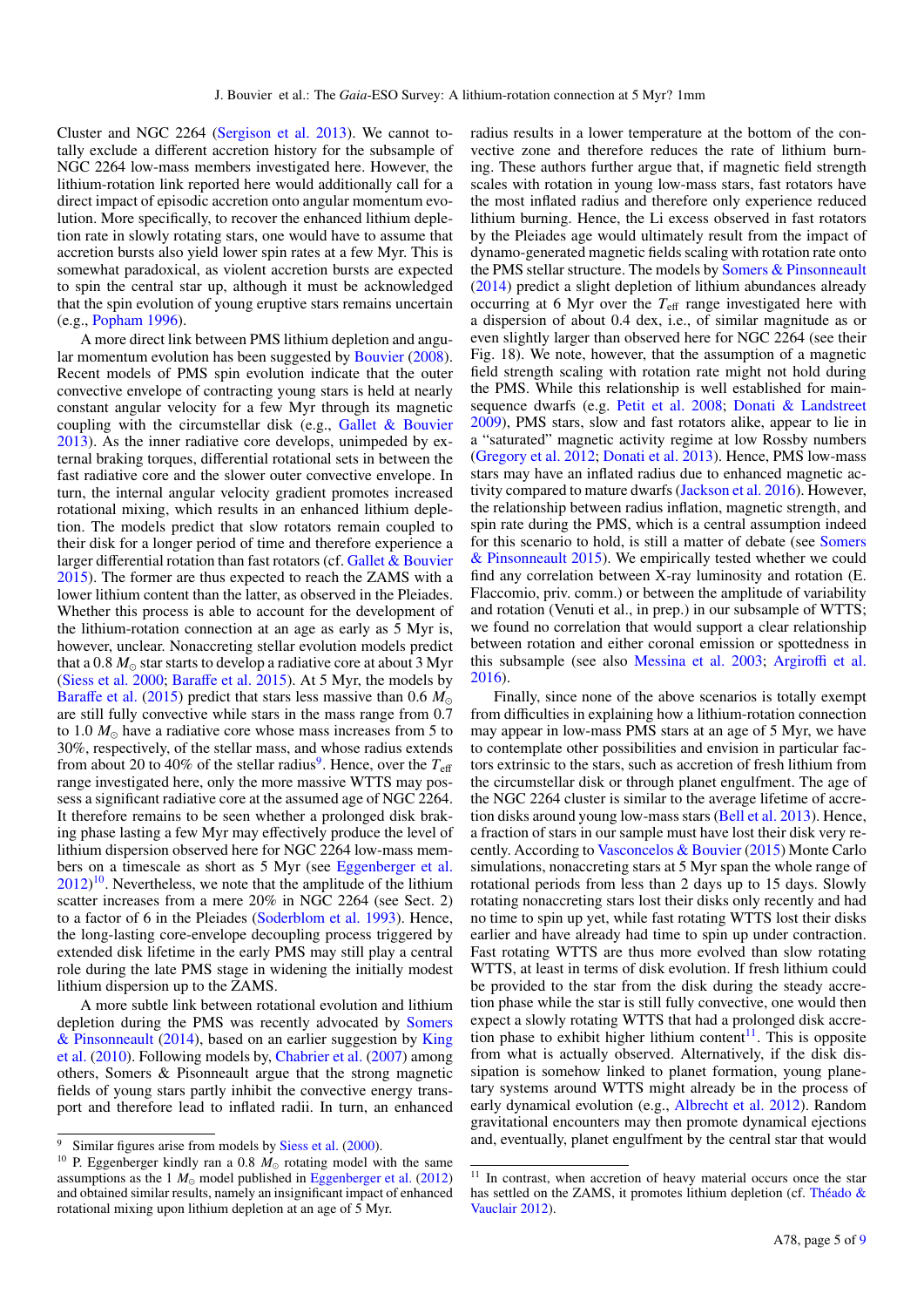then gain angular momentum (Bolmont et al. 2012; Bouvier & Cébron 2015) and be replenished in lithium, albeit at a very modest rate for fully convective stars unless a significant amount of Li-rich planetary material is accreted. Admittedly, this interpretation is bound to remain speculative until we better understand how planetary systems form and evolve around young stars.

#### **5. Conclusions**

We report here a connection between lithium content and rotation rate for low-mass members of the 5 Myr old NGC 2264 cluster over a restricted *T*eff range from 3800 K to 4400 K. The amplitude of the  $EW(Li)$  scatter over this  $T_{\text{eff}}$  range is about 20%, i.e., much smaller than the lithium dispersion reported for K-dwarfs in the 125 Myr old Pleiades cluster, which amounts to a factor of six. The relationship between lithium content and rotation nevertheless goes in the same direction, where fast rotators are more Li rich than slow rotators. This strongly suggests that a lithium-rotation connection is already established early on during PMS evolution and continues to grow further up to the ZAMS. Among the nonstandard evolutionary models developed so far to account for a lithium-rotation connection in low-mass dwarfs, those calling for a reduced lithium depletion rate during the PMS, as a result of radius inflation linked to fast rotation and magnetic activity, may prove the most able to account for the results reported here. Yet, the long-lasting impact of disk lifetime on the internal rotation profile of young solar-type stars may also contribute to the large lithium scatter observed on the ZAMS and beyond.

None of these models is without difficulties and external factors cannot be excluded at this point, such as the prompt injection of fresh lithium to the star by either disk accretion or planet engulfment. The evidence we report here for a rapidly increasing lithium scatter as a function of age, from the early PMS to the ZAMS, is very reminiscent of the observed widening of the angular momentum distribution of low-mass stars during this phase. Hence, the existence of a lithium-rotation connection in low-mass stars at 5 Myr may be indicative of an intimate link between accretion history, planet formation, and early angular momentum evolution, which is a complex interplay indeed whose breadth and underlying physics remain to be fully deciphered. As additional lithium measurements become available for other young clusters from the *Gaia*-ESO Survey and rotational period distributions are derived from continuous photometric monitoring, it will be most interesting to trace the origin and development of the lithium scatter and its relationship with rotation along PMS evolution from a few Myr up to the ZAMS.

*Acknowledgements.* We would like to dedicate this paper to our friend and colleague Francesco Palla, a pioneer in the investigation of lithium in young stars. We thank Patrick Eggenberger for running additional models of PMS lithium depletion, and Silvano Desidera and Elvira Covino for sharing results on lithium rotational variability in advance of publication. J. Bouvier and E. Moraux thank the staff of the Osservatorio Astrofisico di Catania for their kind hospitality in the autumn of 2015. They acknowledge the Agence Nationale pour la Recherche program ANR 2010 JCJC 0501 1"DESC (Dynamical Evolution of Stellar Clusters)" for the funding of their stay at OACT during which this study was performed. This study was also supported by the Agence Nationale pour la Recherche program ANR 2011 Blanc SIMI 5-6 020 01 "Toupies (Towards understanding the spin evolution of stars)". A. Bayo acknowledges financial support from the Proyecto Fondecyt Iniciación 11140572. Based on data products from observations made with ESO Telescopes at the La Silla Paranal Observatory under program ID 188.B-3002. These data products have been processed by the Cambridge Astronomy Survey Unit (CASU) at the Institute of Astronomy, University of Cambridge, and by the FLAMES/UVES reduction team at INAF/Osservatorio Astrofisico di Arcetri. These data have been obtained from the *Gaia*-ESO Survey Data Archive, prepared and hosted by the Wide Field Astronomy Unit, Institute for Astronomy, University of Edinburgh,

which is funded by the UK Science and Technology Facilities Council. This work was partly supported by the European Union FP7 program through ERC grant number 320360 and by the Leverhulme Trust through grant RPG-2012- 541. We acknowledge the support from INAF and Ministero dell' Istruzione, dell' Università' e della Ricerca (MIUR) in the form of the grant "Premiale VLT 2012" and "The Chemical and Dynamical Evolution of the Milky Way and the Local Group Galaxies" (prot. 2010LY5N2T). The results presented here benefit from discussions held during the *Gaia*-ESO workshops and conferences supported by the ESF (European Science Foundation) through the GREAT Research Network Programme.

#### **References**

- Affer, L., Micela, G., Favata, F., Flaccomio, E., & Bouvier, J. 2013, [MNRAS,](http://linker.aanda.org/10.1051/0004-6361/201628336/1) [430, 1433](http://linker.aanda.org/10.1051/0004-6361/201628336/1)
- Albrecht, S., Winn, J. N., Johnson, J. A., et al. 2012, [ApJ, 757, 18](http://linker.aanda.org/10.1051/0004-6361/201628336/2)
- Argiroffi, C., Caramazza, M., Micela, G., et al. 2016, [A&A, 589, A113](http://linker.aanda.org/10.1051/0004-6361/201628336/3)
- Balachandran, S. C., Mallik, S. V., & Lambert, D. L. 2011, [MNRAS, 410, 2526](http://linker.aanda.org/10.1051/0004-6361/201628336/4) Baraffe, I., & Chabrier, G. 2010, [A&A, 521, A44](http://linker.aanda.org/10.1051/0004-6361/201628336/5)
- Baraffe, I., Homeier, D., Allard, F., & Chabrier, G. 2015, [A&A, 577, A42](http://linker.aanda.org/10.1051/0004-6361/201628336/6)
- Basri, G., Martin, E. L., & Bertout, C. 1991, [A&A, 252, 625](http://linker.aanda.org/10.1051/0004-6361/201628336/7)
- Bayo, A., Barrado, D., Stauffer, J., et al. 2011, [A&A, 536, A63](http://linker.aanda.org/10.1051/0004-6361/201628336/8)
- Bell, C. P. M., Naylor, T., Mayne, N. J., Jeffries, R. D., & Littlefair, S. P. 2013, [MNRAS, 434, 806](http://linker.aanda.org/10.1051/0004-6361/201628336/9)
- Bolmont, E., Raymond, S. N., Leconte, J., & Matt, S. P. 2012, [A&A, 544, A124](http://linker.aanda.org/10.1051/0004-6361/201628336/10) Bouvier, J. 2008, [A&A, 489, L53](http://linker.aanda.org/10.1051/0004-6361/201628336/11)
- Bouvier, J., & Cébron, D. 2015, [MNRAS, 453, 3720](http://linker.aanda.org/10.1051/0004-6361/201628336/12)
- Butler, R. P., Marcy, G. W., Cohen, R. D., & Duncan, D. K. 1987, [ApJ, 319, L19](http://linker.aanda.org/10.1051/0004-6361/201628336/13)
- Chabrier, G., Gallardo, J., & Baraffe, I. 2007, [A&A, 472, L17](http://linker.aanda.org/10.1051/0004-6361/201628336/14)
- Cody, A. M., Stauffer, J., Baglin, A., et al. 2014, [AJ, 147, 82](http://linker.aanda.org/10.1051/0004-6361/201628336/15)
- Denissenkov, P. A. 2010, [ApJ, 719, 28](http://linker.aanda.org/10.1051/0004-6361/201628336/16)
- Do Nascimento, J. D., da Costa, J. S., & de Medeiros, J. R. 2010, [A&A, 519,](http://linker.aanda.org/10.1051/0004-6361/201628336/17) [A101](http://linker.aanda.org/10.1051/0004-6361/201628336/17)
- Donati, J.-F., & Landstreet, J. D. 2009, [ARA&A, 47, 333](http://linker.aanda.org/10.1051/0004-6361/201628336/18)
- Donati, J.-F., Gregory, S. G., Alencar, S. H. P., et al. 2013, [MNRAS, 436, 881](http://linker.aanda.org/10.1051/0004-6361/201628336/19)
- Eggenberger, P., Haemmerlé, L., Meynet, G., & Maeder, A. 2012, [A&A, 539,](http://linker.aanda.org/10.1051/0004-6361/201628336/20) [A70](http://linker.aanda.org/10.1051/0004-6361/201628336/20)
- Favata, F., Barbera, M., Micela, G., & Sciortino, S. 1995, [A&A, 295, 147](http://linker.aanda.org/10.1051/0004-6361/201628336/21)
- Fernandez, M., & Miranda, L. F. 1998, [A&A, 332, 629](http://linker.aanda.org/10.1051/0004-6361/201628336/22)
- Gallet, F., & Bouvier, J. 2013, [A&A, 556, A36](http://linker.aanda.org/10.1051/0004-6361/201628336/23)
- Gallet, F., & Bouvier, J. 2015, [A&A, 577, A98](http://linker.aanda.org/10.1051/0004-6361/201628336/24)
- Giampapa, M. S. 1984, [ApJ, 277, 235](http://linker.aanda.org/10.1051/0004-6361/201628336/25)
- Gillen, E., Aigrain, S., McQuillan, A., et al. 2014, [A&A, 562, A50](http://linker.aanda.org/10.1051/0004-6361/201628336/26)
- Gilmore, G., Randich, S., Asplund, M., et al. 2012, [The Messenger, 147, 25](http://linker.aanda.org/10.1051/0004-6361/201628336/27)
- Gregory, S. G., Donati, J.-F., Morin, J., et al. 2012, [ApJ, 755, 97](http://linker.aanda.org/10.1051/0004-6361/201628336/28)
- Jackson, R. J., Jeffries, R. D., Randich, S., et al. 2016, [A&A, 586, A52](http://linker.aanda.org/10.1051/0004-6361/201628336/29)
- Jeffries, R. D. 1999, [MNRAS, 309, 189](http://linker.aanda.org/10.1051/0004-6361/201628336/30)
- Jeffries, R. D. 2014, [in EAS Pub. Ser., 65, 289](http://linker.aanda.org/10.1051/0004-6361/201628336/31)
- Jeffries, R. D., Jackson, R. J., Cottaar, M., et al. 2014, [A&A, 563, A94](http://linker.aanda.org/10.1051/0004-6361/201628336/32)
- King, J. R., Schuler, S. C., Hobbs, L. M., & Pinsonneault, M. H. 2010, [ApJ, 710,](http://linker.aanda.org/10.1051/0004-6361/201628336/33) [1610](http://linker.aanda.org/10.1051/0004-6361/201628336/33)
- Lamm, M. H., Bailer-Jones, C. A. L., Mundt, R., Herbst, W., & Scholz, A. 2004, [A&A, 417, 557](http://linker.aanda.org/10.1051/0004-6361/201628336/34)
- Lanzafame, A. C., Frasca, A., Damiani, F., et al. 2015, [A&A, 576, A80](http://linker.aanda.org/10.1051/0004-6361/201628336/35)
- Lind, K., Asplund, M., & Barklem, P. S. 2009, [A&A, 503, 541](http://linker.aanda.org/10.1051/0004-6361/201628336/36)
- Makidon, R. B., Rebull, L. M., Strom, S. E., Adams, M. T., & Patten, B. M. 2004, [AJ, 127, 2228](http://linker.aanda.org/10.1051/0004-6361/201628336/37)
- Martin, E. L., Rebolo, R., Magazzu, A., & Pavlenko, Y. V. 1994, [A&A, 282, 503](http://linker.aanda.org/10.1051/0004-6361/201628336/38) Mayne, N. J., & Naylor, T. 2008, [MNRAS, 386, 261](http://linker.aanda.org/10.1051/0004-6361/201628336/39)
- Messina, S., Pizzolato, N., Guinan, E. F., & Rodonò, M. 2003, [A&A, 410, 671](http://linker.aanda.org/10.1051/0004-6361/201628336/40)
- Palla, F., Randich, S., Flaccomio, E., & Pallavicini, R. 2005, [ApJ, 626, L49](http://linker.aanda.org/10.1051/0004-6361/201628336/41)
- Pallavicini, R., Cutispoto, G., Randich, S., & Gratton, R. 1993, [A&A, 267, 145](http://linker.aanda.org/10.1051/0004-6361/201628336/42)
- Pasquini, L., Biazzo, K., Bonifacio, P., Randich, S., & Bedin, L. R. 2008, [A&A,](http://linker.aanda.org/10.1051/0004-6361/201628336/43) [489, 677](http://linker.aanda.org/10.1051/0004-6361/201628336/43)
- Petit, P., Dintrans, B., Solanki, S. K., et al. 2008, [MNRAS, 388, 80](http://linker.aanda.org/10.1051/0004-6361/201628336/44)
- Piau, L., & Turck-Chièze, S. 2002, [ApJ, 566, 419](http://linker.aanda.org/10.1051/0004-6361/201628336/45)
- Pinsonneault, M. H., Kawaler, S. D., Sofia, S., & Demarque, P. 1989, [ApJ, 338,](http://linker.aanda.org/10.1051/0004-6361/201628336/46) [424](http://linker.aanda.org/10.1051/0004-6361/201628336/46)

Pinsonneault, M. H., Kawaler, S. D., & Demarque, P. 1990, [ApJS, 74, 501](http://linker.aanda.org/10.1051/0004-6361/201628336/47) Popham, R. 1996, [ApJ, 467, 749](http://linker.aanda.org/10.1051/0004-6361/201628336/48)

Press, W. H., Teukolsky, S. A., Vetterling, W. T., & Flannery, B. P. 1992, Numerical recipes in FORTRAN. The art of scientific computing (Cambridge University Press)

Ramírez, I., Fish, J. R., Lambert, D. L., & Allende Prieto, C. 2012, [ApJ, 756, 46](http://linker.aanda.org/10.1051/0004-6361/201628336/50)

Randich, S. 2010, in IAU Symp. 268, eds. C. Charbonnel, M. Tosi, F. Primas, & C. Chiappini, 275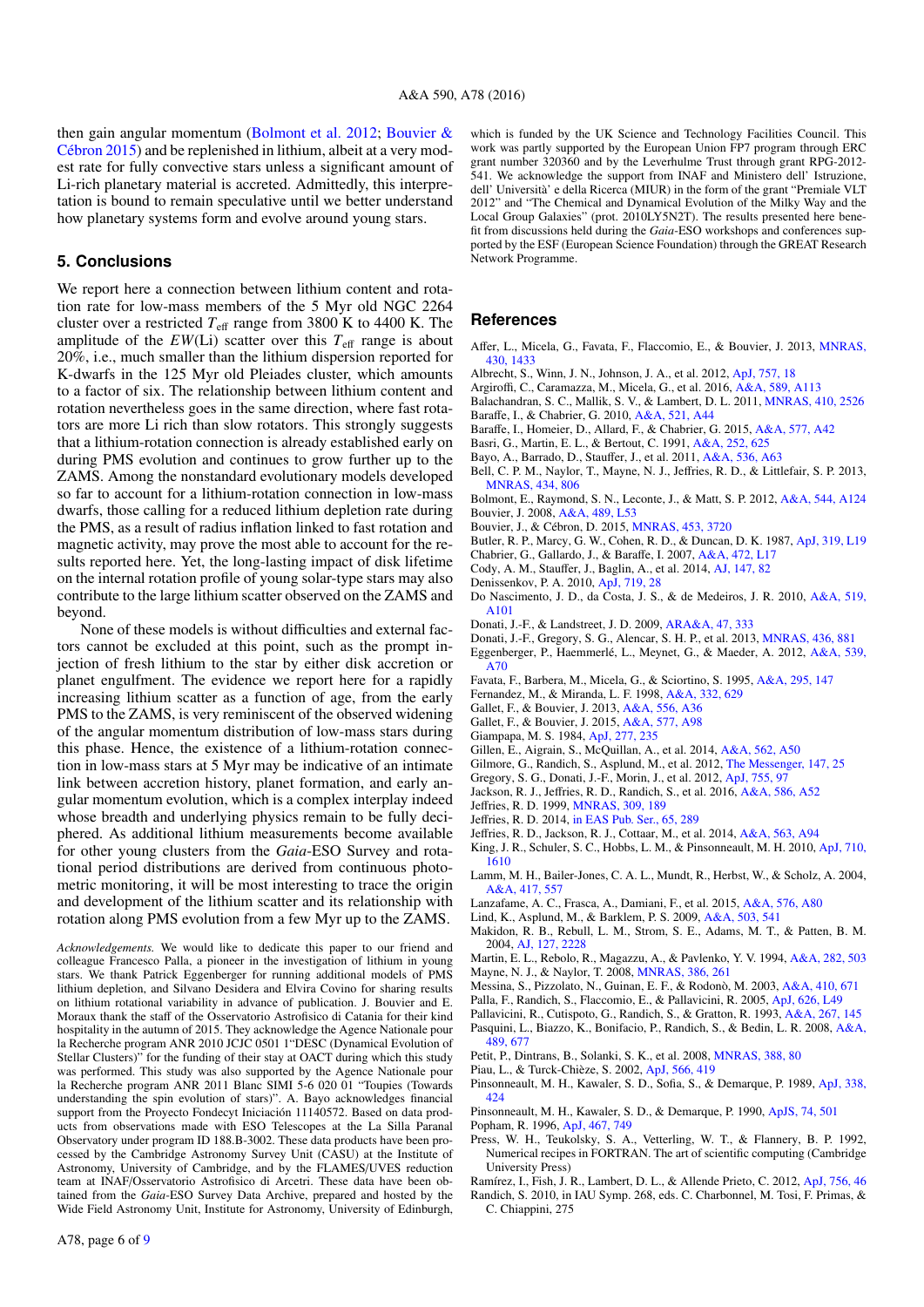- Randich, S., Martin, E. L., Garcia Lopez, R. J., & Pallavicini, R. 1998, [A&A,](http://linker.aanda.org/10.1051/0004-6361/201628336/52) [333, 591](http://linker.aanda.org/10.1051/0004-6361/201628336/52)
- Randich, S., Gilmore, G., & Gaia-ESO Consortium. 2013, [The Messenger, 154,](http://linker.aanda.org/10.1051/0004-6361/201628336/53) [47](http://linker.aanda.org/10.1051/0004-6361/201628336/53)
- Robinson, R. D., Thompson, K., & Innis, J. L. 1986, [PASA, 6, 500](http://linker.aanda.org/10.1051/0004-6361/201628336/54)
- Sergison, D. J., Mayne, N. J., Naylor, T., Jeffries, R. D., & Bell, C. P. M. 2013, [MNRAS, 434, 966](http://linker.aanda.org/10.1051/0004-6361/201628336/55)
- Sestito, P., & Randich, S. 2005, [A&A, 442, 615](http://linker.aanda.org/10.1051/0004-6361/201628336/56)
- Siess, L., Dufour, E., & Forestini, M. 2000, [A&A, 358, 593](http://linker.aanda.org/10.1051/0004-6361/201628336/57)
- Soderblom, D. R., Jones, B. F., Balachandran, S., et al. 1993, [AJ, 106, 1059](http://linker.aanda.org/10.1051/0004-6361/201628336/58)
- Soderblom, D. R., King, J. R., Siess, L., Jones, B. F., & Fischer, D. 1999, [AJ,](http://linker.aanda.org/10.1051/0004-6361/201628336/59) [118, 1301](http://linker.aanda.org/10.1051/0004-6361/201628336/59)
- Soderblom, D. R., Hillenbrand, L. A., Jeffries, R. D., Mamajek, E. E., & Naylor, T. 2014, [Protostars and Planets VI, 219](http://linker.aanda.org/10.1051/0004-6361/201628336/60)
- Somers, G., & Pinsonneault, M. H. 2014, [ApJ, 790, 72](http://linker.aanda.org/10.1051/0004-6361/201628336/61)
- Somers, G., & Pinsonneault, M. H. 2015, [MNRAS, 449, 4131](http://linker.aanda.org/10.1051/0004-6361/201628336/62)
- Stetson, P. B., & Pancino, E. 2008, [PASP, 120, 1332](http://linker.aanda.org/10.1051/0004-6361/201628336/63)
- Talon, S., & Charbonnel, C. 2005, [A&A, 440, 981](http://linker.aanda.org/10.1051/0004-6361/201628336/64)
- Théado, S., & Vauclair, S. 2012, [ApJ, 744, 123](http://linker.aanda.org/10.1051/0004-6361/201628336/65)
- Valenti, J. A., & Piskunov, N. 1996, [A&AS, 118, 595](http://linker.aanda.org/10.1051/0004-6361/201628336/66)
- Vasconcelos, M. J., & Bouvier, J. 2015, [A&A, 578, A89](http://linker.aanda.org/10.1051/0004-6361/201628336/67)
- Ventura, P., Zeppieri, A., Mazzitelli, I., & D'Antona, F. 1998, [A&A, 331, 1011](http://linker.aanda.org/10.1051/0004-6361/201628336/68)
- Venuti, L., Bouvier, J., Flaccomio, E., et al. 2014, [A&A, 570, A82](http://linker.aanda.org/10.1051/0004-6361/201628336/69)
- Zahn, J.-P. 1992, [A&A, 265, 115](http://linker.aanda.org/10.1051/0004-6361/201628336/70)
- Zwintz, K., Fossati, L., Ryabchikova, T., et al. 2014, [Science, 345, 550](http://linker.aanda.org/10.1051/0004-6361/201628336/71)
- <sup>1</sup> Univ. Grenoble Alpes, IPAG, 38000 Grenoble, France e-mail: Jerome.Bouvier@obs.ujf-grenoble.fr
- <sup>2</sup> CNRS, IPAG, 38000 Grenoble, France
- <sup>3</sup> Università di Catania, Dipartimento di Fisica e Astronomia, Sezione Astrofisica, via S. Sofia 78, 95123 Catania, Italy
- e-mail: Alessandro.Lanzafame@oact.inaf.it
- 4 INAF–Osservatorio Astrofisico di Catania, via S. Sofia 78, 95123 Catania, Italy
- 5 INAF–Osservatorio Astronomico di Palermo G.S. Vaiana, Piazza del Parlamento 1, 90134 Palermo, Italy
- <sup>6</sup> Astrophysics Group, Keele University, Keele, Staffordshire, ST5 5BG, UK
- 7 INAF–Osservatorio Astrofisico di Arcetri, Largo E. Fermi 5, 50125 Florence, Italy
- <sup>8</sup> Spitzer Science Center, California Institute of Technology, Pasadena, CA 91125, USA
- <sup>9</sup> NASA Ames Research Center, Kepler Science Office, Mountain View, CA 94035, USA
- <sup>10</sup> Institute of Astronomy, University of Cambridge, Madingley Road, Cambridge CB3 0HA, UK
- <sup>11</sup> Instituto de Física y Astronomía, Universidad de Valparaíso, Chile  $^{12}$  I und Observatory. Dent of Astronomy and Theoratical Physics
- Lund Observatory, Dept of Astronomy and Theoretical Physics, Box 43, 22100 Lund, Sweden
- <sup>13</sup> INAF–Osservatorio Astronomico si Bologna, via Ranzani 1, 40127 Bologna, Italy
- <sup>14</sup> European Southern Observatory, Alonso de Cordova 3107, Santiago, Chile
- <sup>15</sup> Instituto de Astrofisica de Andalucía CSIC, Apdo. 3004, 18008 Granada, Spain
- <sup>16</sup> Instituto de Astrofísica e Ciências do Espaço, Universidade do Porto, CAUP, Rua das Estrelas, 4150-762 Porto, Portugal
- <sup>17</sup> Astrophysics Research Institute, Liverpool John Moores University, 146 Brownlow Hill, Liverpool L3 5RF, UK
- <sup>18</sup> Universidad Andres Bello, Departamento de Ciencias Físicas, Facultad de Ciencias Exactas, Fernandez Concha 700, Las Condes, Santiago, Chile
- <sup>19</sup> Millennium Institute of Astrophysics, Pontificia Universidad Católica de Chile, Vicuña Mackenna 4860, Macul, Santiago, Chile
- <sup>20</sup> INAF–Osservatorio Astronomico di Padova, Vicolo Osservatorio 5, 35122 Padova, Italy
- <sup>21</sup> University of Ljubljana, Faculty of Mathematics and Physics, Jadranska 19, 1000 Ljubljana, Slovenia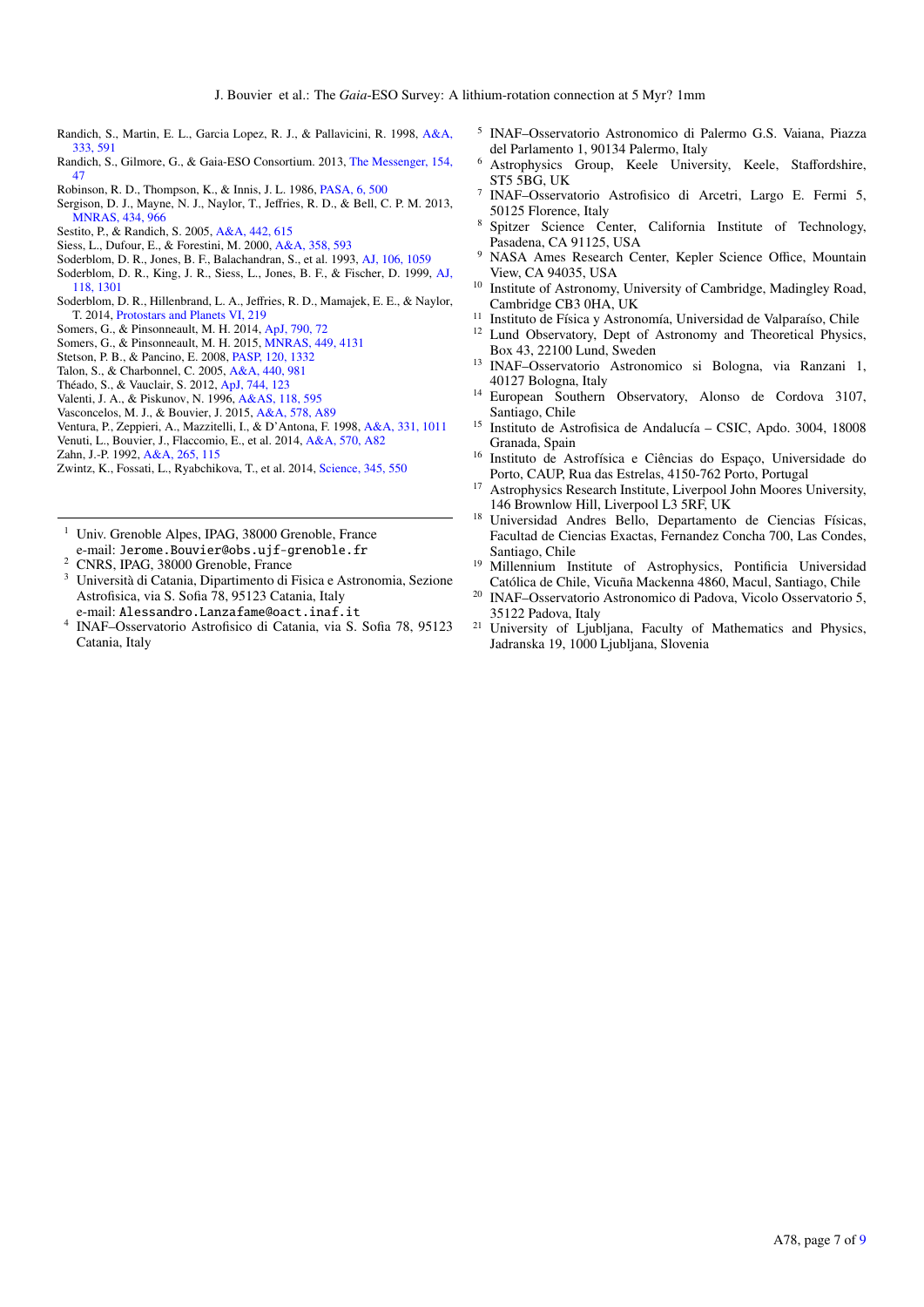#### **Appendix A: Lithium equivalent width measurements in NGC 2264**

As described in Lanzafame et al. (2015), the *Gaia*-ESO PMS analysis makes use of three independent methods to derive  $EW(Li)$  from the GIRAFFE spectra<sup>12</sup>. In order to improve further the reliability of the final recommended *EW*(Li), a robust average procedure was introduced in iDR4 for deriving the final recommended values from the independent measurements<sup>13</sup>. Hence, the final recommended *EW*(Li) for NGC 2264 have a median standard deviation of 10 mÅ, in which 99% of the values have an estimated precision better than 6%. We further checked this estimate by analyzing a subsample of 12 stars, over the *T*eff range 3800–4440 K, which were observed repeatedly on a timescale of several weeks. Each of these sources has at least 20 FLAMES spectra in the ESO archive and *EW*(Li) was measured on each spectrum. The results indicate an average rms dispersion around the mean of  $5-6$  mÅ, in agreement with the above estimate.

The contribution of lines blended with  $Li(6707.84 \text{ Å})$  in the GIRAFFE spectra is estimated by a spectral synthesis using Spectroscopy Made Easy (SME; Valenti & Piskunov 1996) with MARCS model atmospheres as input, taking the stellar  $T_{\text{eff}}$ ,  $log q$ , and [Fe/H] into account. Blends are estimated on a wavelength range of  $1 \text{ Å}$  centered on the Li (6707.84 Å) line, then subtracted from the raw  $EW(Li)$ . Since  $v \sin i$  is not taken into account as of yet, further lines can in principle contribute to the measured *EW*(Li) for sufficiently fast rotating stars, which can introduce a bias. In order to estimate such a bias at increasing  $v \sin i$ , we have taken a dozen HR15N spectra of young stars with  $S/N \approx 60, 400 \leq EW(Li) \leq 500$  mÅ,  $3800 \leq T_{\text{eff}} \leq 4400$  K, and  $v \sin i < 20$  km s<sup>-1</sup>, convolved them with rotational broaden-<br>ing kernels to simulate the effect of increasing rotation velocing kernels to simulate the effect of increasing rotation velocity, measured *EW*(Li) in each of them, and compared the results with the original spectra. The results are summarized in Fig. A.1. Differences with the original spectrum, ∆*EW*(Li), remain less than the median standard deviation in NGC 2264 up to vsin *i* ≈ 80 km s<sup>-1</sup> and become increasingly significant only above this value, where we have only five NGC 2264 memabove this value, where we have only five NGC 2264 members in the sample considered here. Furthermore, we estimate that only the presence of a significant fraction of stars with  $v \sin i$  > 100 km s<sup>-1</sup> would introduce a bias in the observed distribution of *EW*(Li) versus rotation, but indeed only one NGC 2264 member in our sample lies in this range. Figure A.1 also shows that, in some cases, for  $20 < v \sin i < 50 \text{ km s}^{-1}$  the  $EW(\text{Li})$  measure-<br>surement can actually be slightly less than the original measuresurement can actually be slightly less than the original measurement, but still within the typical standard deviation, since the merging of lines due to the rotational broadening can lead to a small underestimation of the local continuum.



[Fig. A.1.](http://dexter.edpsciences.org/applet.php?DOI=10.1051/0004-6361/201628336&pdf_id=5) Differences in *EW*(Li) measurements between artificially broadened spectra and the original spectra for a selected sample of stars (see text for details). The dotted line indicates the approximate distance between the Li-excess and Li-deficient distributions.

We therefore conclude that the systematic differences in the rotation distribution of Li-excess and Li-deficient stars in NGC 2264 cannot be due to such a bias.

### **Appendix B: Lithium equivalent width intrinsic variability**

We investigate here how intrinsic  $EW(L)$  variability could impact our results. The first evidence for the rotational modulation *EW*(Li) on spotted low-mass stars was reported by Robinson et al. (1986). They observed an increased *EW*(Li) when the star was fainter, i.e., at maximum spot visibility. The *EW*(Li) enhancement in spotted areas was already documented well in the case of the Sun (Giampapa 1984). However, there are also cases when the *EW*(Li) dependence on the spottedness level is observed only at some epochs, e.g., V410 Tau (Fernandez & Miranda 1998), but is absent at other epochs (see Basri et al. 1991). Also, spectroscopic monitoring of some active stars in the Pleiades revealed no significant Li variations (Pallavicini et al. 1993;Jeffries 1999). This nonunivocal behavior suggests that additional factors other than spots can play a role in the observed *EW*(Li) variations.

The amplitude of the *EW*(Li) rotational modulation is generally of a few percent. Messina et al. (in prep.) measured *EW*(Li) variations in a sample of 18 low-mass stars over the age range from 6 Myr to the Pleiades age. The *EW*(Li) variations were measured in all stars over up to three consecutive years. When present, *EW*(Li) variations were found to correlate with both photometric variations and chromospheric activity indices (e.g., Ca II H&K) with enhanced *EW*(Li) corresponding to light curve minimum and maximum chromospheric intensity. None of these *EW*(Li) variations exceeded 5%. We therefore conclude that, while the NGC 2264 low-mass members may well undergo intrinsic *EW*(Li) variations, the increased lithium scatter to be expected remains small compared to the amplitude of the lithium-rotation connection reported here. Hence, intrinsic *EW*(Li) variations are unlikely to affect our results.

<sup>12</sup> These methods are the direct profile integration available in the IRAF-splot procedure (OACT node), DAOSPEC (Stetson & Pancino 2008, OAPA node), and a semiautomatic IDL procedure specifically developed for the *Gaia*-ESO by the Arcetri node.

<sup>&</sup>lt;sup>13</sup> In iDR4 at least two of the independent measurements must be available before combining the results into the final recommended value (A. C. Lanzafame, priv. comm.). When three measurements are available, the outlier-resistant mean procedure resistant\_mean in the IDL Astronomy Library (<http://idlastro.gsfc.nasa.gov>) with  $3\sigma$  outlier rejection is used. When two measurements are available, they are averaged only if they differ by less then  $2\bar{\sigma}$ , where  $\bar{\sigma}$  is the mean of the uncertainties of the individual measurements; otherwise no final recommended value is given.